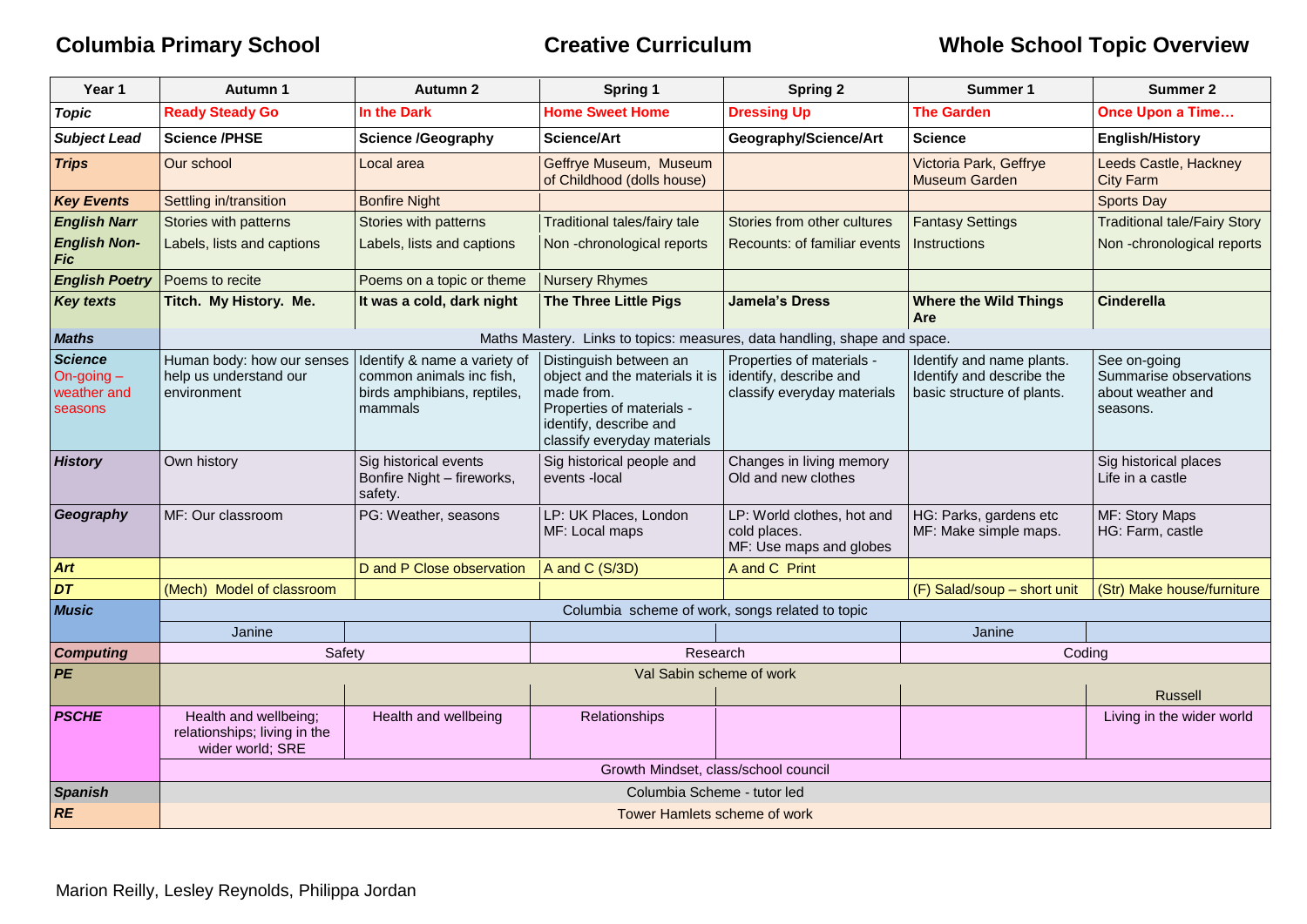| Year <sub>2</sub>          | Autumn 1                                              | <b>Autumn 2</b>                                                             | Spring 1                                                                | <b>Spring 2</b>                                                                 | Summer 1                                           | <b>Summer 2</b>                                                                     |
|----------------------------|-------------------------------------------------------|-----------------------------------------------------------------------------|-------------------------------------------------------------------------|---------------------------------------------------------------------------------|----------------------------------------------------|-------------------------------------------------------------------------------------|
| <b>Topic</b>               | <b>Music Maker</b>                                    | <b>Fire! Fire!</b>                                                          | Wheels                                                                  | <b>Animal Adventure</b>                                                         | <b>Habitats</b>                                    | <b>Sowing Seeds</b>                                                                 |
| <b>Subject Lead</b>        | Science/Music/DT                                      | <b>History</b>                                                              | <b>DT/Science</b>                                                       | <b>English/Science</b>                                                          | Science/Art                                        | <b>Science</b>                                                                      |
| <b>Trips</b>               | Concert                                               |                                                                             | <b>London Transport Museum</b>                                          | London Zoo                                                                      | <b>Local Area</b>                                  | <b>Garden Centre</b>                                                                |
| <b>Key Events</b>          | <b>Black History Month</b>                            |                                                                             |                                                                         |                                                                                 | <b>SATS</b>                                        | <b>Sports Day</b>                                                                   |
| <b>English Nar</b>         | Legends                                               |                                                                             | <b>Familiar settings</b>                                                | Adventure stories                                                               | Sig author: Roald Dahl                             | Traditional tales with a twist                                                      |
| <b>English Non-</b><br>Fic | <b>Instructions</b>                                   | Recount - letters/diary                                                     | Non-chronological report                                                | Persuasion - advert                                                             |                                                    | Explanations                                                                        |
| <b>English Poetry</b>      |                                                       | Poems with structure:<br>riddles                                            |                                                                         |                                                                                 | Poems on a theme                                   | Classic poetry                                                                      |
| <b>Key texts</b>           | <b>Pied Piper</b>                                     | The Great Fire of London                                                    | <b>Mrs Armitage on Wheels</b>                                           | <b>Meerkat Mail</b>                                                             | <b>The Magic Finger</b><br><b>Animal Party</b>     | The Pea and The Princess                                                            |
| <b>Maths</b>               |                                                       |                                                                             |                                                                         | National Curriculum. Links to topics: measures, data handling, shape and space. |                                                    |                                                                                     |
| Science                    | Sound                                                 | Materials - uses, changing<br>through bending, stretching,<br>twisting etc. | Materials - uses                                                        | Describe animals.<br>Basic needs of animals<br>Food chains                      | Animal Habitats                                    | Living, dead and non-living<br>Describe plant growth and<br>what they need to grow, |
| <b>History</b>             | Changes in living memory<br>History of recorded sound | Sig historical people and<br>events - Fire of London                        | Sig historical events/people<br>History of the wheel<br>Women/transport |                                                                                 |                                                    |                                                                                     |
| Geography                  | LP: World Music - locate on<br>a map                  | <b>HG: Local features</b><br>PG: Weather<br>LP: London                      | <b>HG: Transport links</b><br>LP: Transport hubs                        | MF: World Maps, places,<br>climate<br>PG: Deserts, mountains etc                | MF: Maps and routes<br>LP: Compass and direction   | LP: Local area study<br><b>HG: Green Spaces</b>                                     |
| Art                        |                                                       | A and C (S/3D)                                                              |                                                                         | (Print) Photography                                                             | A and C (D and P)                                  |                                                                                     |
| DT                         | (Str) Musical instrument                              | (F)Could make bread linked<br>to changing in science.                       | (Mech) Make a wheeled<br>vehicle.                                       |                                                                                 |                                                    | (F) Healthy snack/meals                                                             |
| <b>Music</b>               |                                                       |                                                                             |                                                                         | Columbia scheme of work, songs related to topic                                 |                                                    |                                                                                     |
|                            |                                                       |                                                                             |                                                                         | Janine (Vocal Day)                                                              |                                                    | Janine                                                                              |
| <b>Computing</b>           | Safety                                                |                                                                             | Coding<br>Research                                                      |                                                                                 |                                                    |                                                                                     |
| <b>PE</b>                  | Val Sabin scheme of work                              |                                                                             |                                                                         |                                                                                 |                                                    |                                                                                     |
|                            | <b>Russell</b>                                        |                                                                             |                                                                         |                                                                                 |                                                    |                                                                                     |
| <b>PSCHE</b>               | Relationships                                         | Health and wellbeing                                                        |                                                                         |                                                                                 | Health and wellbeing; living<br>in the wider world | Relationships - SRE                                                                 |
|                            | Growth Mindset, class/school council                  |                                                                             |                                                                         |                                                                                 |                                                    |                                                                                     |
| <b>Spanish</b>             | Columbia Scheme - tutor led                           |                                                                             |                                                                         |                                                                                 |                                                    |                                                                                     |
| <b>RE (LBTH)</b>           | Tower Hamlets scheme of work                          |                                                                             |                                                                         |                                                                                 |                                                    |                                                                                     |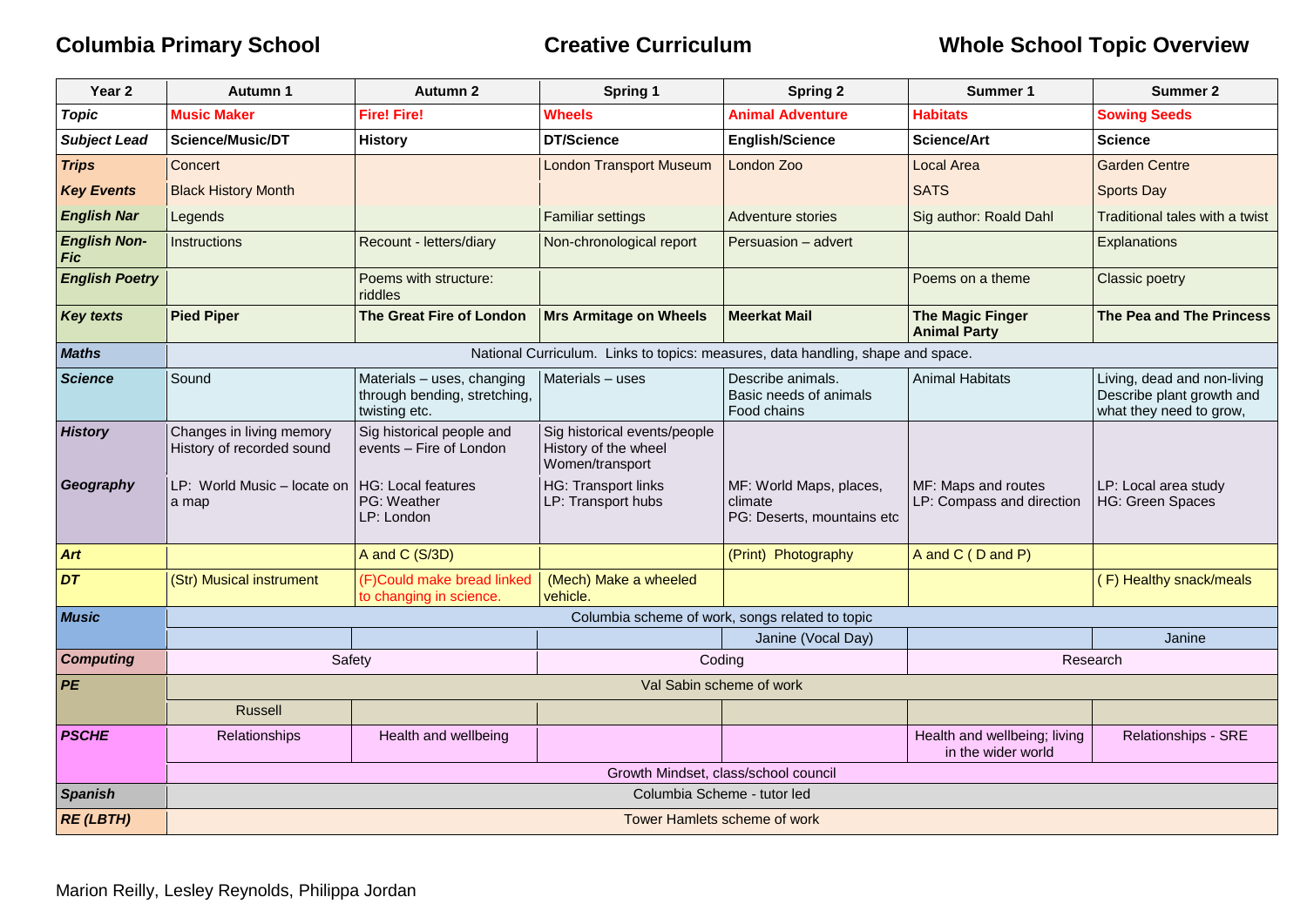| Year <sub>3</sub>                  | Autumn 1                                                                         | <b>Autumn 2</b>                                                | Spring 1                                           | <b>Spring 2</b>                                                                                          | Summer 1                                                                                          | <b>Summer 2</b>                                                      |  |
|------------------------------------|----------------------------------------------------------------------------------|----------------------------------------------------------------|----------------------------------------------------|----------------------------------------------------------------------------------------------------------|---------------------------------------------------------------------------------------------------|----------------------------------------------------------------------|--|
| <b>Topic</b>                       | <b>Lights and Lanterns</b>                                                       | <b>Active Planet</b>                                           | We Are What We Eat                                 | <b>The River Nile</b>                                                                                    | <b>Where in the World?</b>                                                                        | <b>Going Green</b>                                                   |  |
| <b>Subject Lead</b>                | <b>Art/Science</b>                                                               | Geography/Science                                              | <b>Science/Art</b>                                 | <b>History</b>                                                                                           | Geography/MFL                                                                                     | <b>Science/PSCHE</b>                                                 |  |
| <b>Trips</b>                       | <b>Neasden Temple</b>                                                            | <b>Natural History Museum</b>                                  | <b>City Farm</b>                                   | <b>British Museum</b>                                                                                    | <b>Brick Lane, Greenwich</b>                                                                      | <b>Kew Gardens</b>                                                   |  |
| <b>Key Events</b>                  | <b>Black History Month</b>                                                       |                                                                |                                                    |                                                                                                          |                                                                                                   | <b>Sports Day</b>                                                    |  |
| <b>English</b><br><b>Narrative</b> | Sig author: Philip Pullman                                                       | Play scripts                                                   | Adventure                                          | <b>Myths</b>                                                                                             | Sig author: Mary Hoffman                                                                          | <b>Fairy tales</b>                                                   |  |
| <b>English Non-</b><br>Fic         | Non-chronological reports                                                        | Recount: biography (school<br>report)                          | <b>Recount: diaries</b>                            | Explanation                                                                                              |                                                                                                   | Persuasion: letters                                                  |  |
| <b>English Poetry</b>              | Poems with structure<br>Calligrams/Shape                                         |                                                                |                                                    |                                                                                                          | Poems on a topic or theme                                                                         | Classic poetry for<br>performance                                    |  |
| <b>Key texts</b>                   | <b>The Firework Makers</b><br><b>Daughter</b>                                    | <b>Ug Boy Genius of the</b><br><b>Stone Age</b>                | <b>Gorilla</b>                                     | <b>The Egyptian Cinderella</b>                                                                           | <b>The Colour of Home</b>                                                                         | <b>Jack and the Beanstalk</b>                                        |  |
| <b>Maths</b>                       |                                                                                  |                                                                |                                                    | National Curriculum. Links to topics: measures, data handling, historic number systems, shape and space. |                                                                                                   |                                                                      |  |
| <b>Science</b>                     | Light, shadows and<br>reflections                                                | Rocks, Fossils,                                                | Animal muscles, skeletons<br>and nutrition,        | Forces - how things move<br>on different surfaces,<br>floating and sinking                               | Magnetism, magnetic poles                                                                         | What plants need?<br>Function of parts of plant.<br>Plant lifecycle. |  |
| <b>History</b>                     | Sig historical events<br>Lighting through history                                | Stone Age, Bronze Age                                          | Iron Age - Early farming                           | <b>Ancient Egypt</b>                                                                                     | Local history<br>Immigration                                                                      |                                                                      |  |
| Geography                          | HG: Energy and<br>sustainability, natural<br>resources, energy<br>MF: Night maps | PG: Geology - earthquakes,<br>mountain formation,<br>volcanoes | HG: Trade Links, Fairtrade<br>LP: Origins of foods | PG: Rivers, deserts,<br>HG: Irrigation<br>LP: Egypt                                                      | LP: World Countries, cities<br>PG: Oceans, islands, etc,<br>MF: World maps, atlases<br>and globes | HG: Ecology and natural<br>environment<br>LP: Rural vs urban         |  |
| Art                                | A and C Shadow Puppets                                                           |                                                                | A and C (S/3D) Bones                               |                                                                                                          |                                                                                                   | (Print) Patterns in nature                                           |  |
| DT                                 |                                                                                  |                                                                | (F) Smoothies                                      | (Str) Making boats                                                                                       | (Mech) Interactive display                                                                        |                                                                      |  |
| <b>Music</b>                       |                                                                                  |                                                                |                                                    | Columbia scheme of work, songs related to topic                                                          |                                                                                                   |                                                                      |  |
|                                    | Ocarina                                                                          | Ocarina                                                        | Ocarina                                            | Ocarina                                                                                                  | Ocarina                                                                                           | Ocarina                                                              |  |
| <b>Computing</b>                   |                                                                                  | Safety<br>Coding<br>Research                                   |                                                    |                                                                                                          |                                                                                                   |                                                                      |  |
| PE                                 | Val Sabin scheme of work                                                         |                                                                |                                                    |                                                                                                          |                                                                                                   |                                                                      |  |
|                                    |                                                                                  |                                                                |                                                    | <b>Russell</b>                                                                                           |                                                                                                   |                                                                      |  |
| <b>PSCHE</b>                       | Relationships                                                                    |                                                                | Health and wellbeing;<br>Living in the wider world | Living in the wider world                                                                                | Living in the wider world                                                                         | Health and wellbeing;<br>Relationships; SRE                          |  |
|                                    | Be The Best You Can Be, Growth Mindset, class/school council                     |                                                                |                                                    |                                                                                                          |                                                                                                   |                                                                      |  |
| <b>Spanish</b>                     | Columbia Scheme - tutor led                                                      |                                                                |                                                    |                                                                                                          |                                                                                                   |                                                                      |  |
| <b>RE (LBTH)</b>                   | Tower Hamlets scheme of work                                                     |                                                                |                                                    |                                                                                                          |                                                                                                   |                                                                      |  |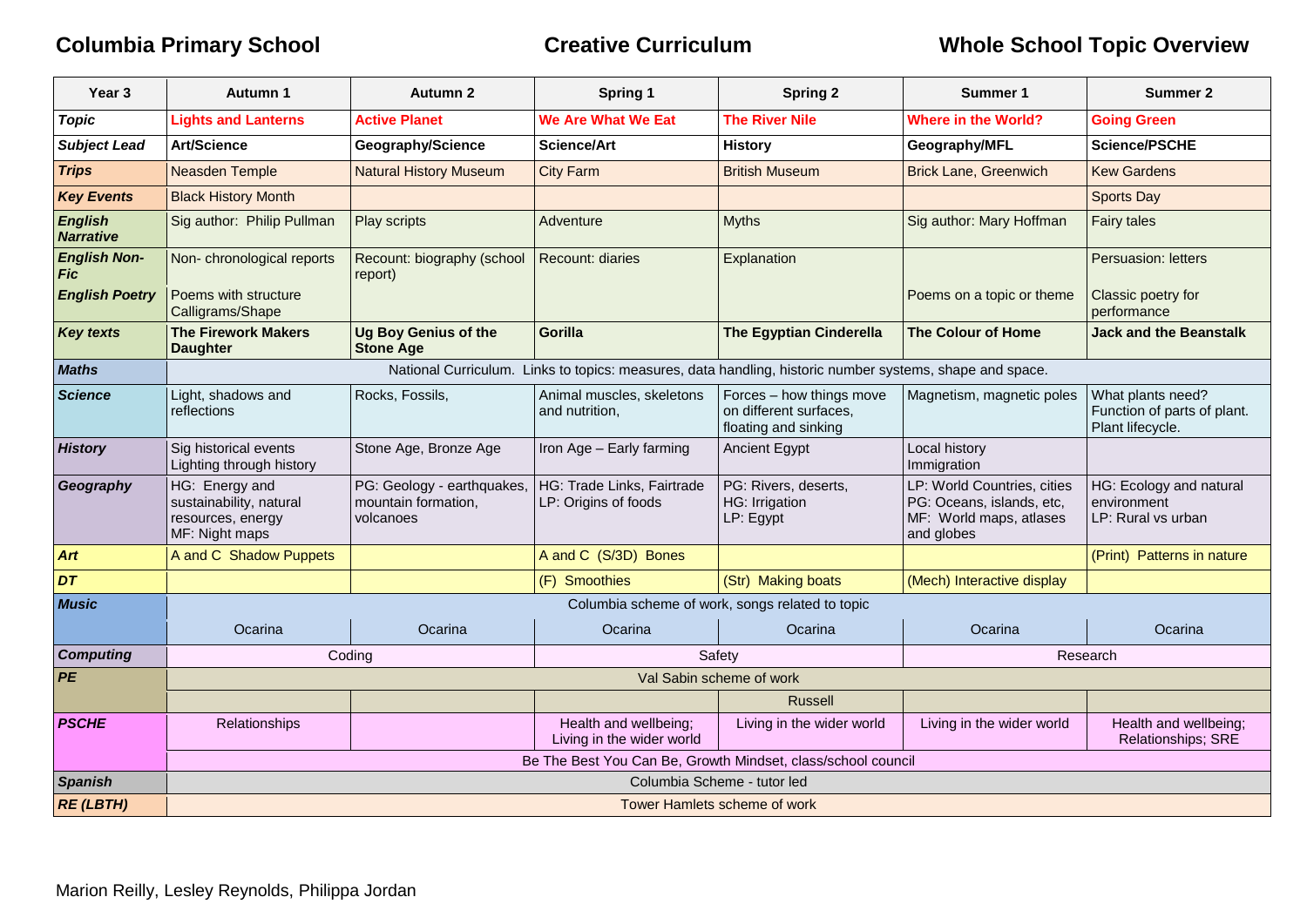| Year 4                             | Autumn 1                                                                                           | Autumn 2                                                                | <b>Spring 1</b>                                                                                          | <b>Spring 2</b>                                                    | Summer 1                                                               | Summer 2                                      |  |
|------------------------------------|----------------------------------------------------------------------------------------------------|-------------------------------------------------------------------------|----------------------------------------------------------------------------------------------------------|--------------------------------------------------------------------|------------------------------------------------------------------------|-----------------------------------------------|--|
| <b>Topic</b>                       | <b>The Romans</b>                                                                                  | <b>Explorers</b>                                                        | <b>Weather Report</b>                                                                                    | <b>Chocolate</b>                                                   | <b>Getting the Message</b>                                             | <b>Robots</b>                                 |  |
| <b>Subject Lead</b>                | <b>History</b>                                                                                     | <b>History/Geog/Science</b>                                             | Science/Geography                                                                                        | DT/Science/PSCHE                                                   | <b>English/Music</b>                                                   | <b>Computing/DT/Science</b>                   |  |
| <b>Trips</b>                       | Museum of London/Nat<br>Gallery                                                                    | <b>Maritime Museum</b><br>Overnight Golden Hinde                        | Local area, TATE Britain                                                                                 | <b>School kitchens</b>                                             | <b>British Library/Horniman</b>                                        | <b>Science Museum</b>                         |  |
| <b>Key Events</b>                  | <b>Black History Month</b>                                                                         |                                                                         |                                                                                                          |                                                                    |                                                                        | <b>Sports Day</b>                             |  |
| <b>English</b><br><b>Narrative</b> | <b>Myths</b>                                                                                       | Fantasy                                                                 | <b>Fairy tales</b>                                                                                       | Sig author: Roald Dahl                                             | Film and play scripts                                                  | Sci Fi<br><b>Issues and dilemmas</b>          |  |
| <b>English Non-</b><br><b>Fic</b>  | Explanation                                                                                        | Non-chronological reports                                               |                                                                                                          | Persuasion: sales pitch                                            | Discussion: debate and<br>report                                       | Recounts: newspaper<br>reports                |  |
| <b>English Poetry</b>              |                                                                                                    | Poems on a theme                                                        | Poems with structure - Haiku                                                                             |                                                                    | <b>Classic poetry</b>                                                  |                                               |  |
| <b>Key texts</b>                   | <b>Romulus and Remus</b><br>Novel?                                                                 | <b>Edward Tulane</b>                                                    | <b>The Snow Queen Tales of</b><br><b>HC Anderson - Walker,</b>                                           | <b>Charlie and the Chocolate</b><br><b>Factory (book and film)</b> | <b>Flat Stanley</b>                                                    | <b>Iron Man</b>                               |  |
| <b>Maths</b>                       |                                                                                                    |                                                                         | National Curriculum. Links to topics: measures, data handling, historic number systems, shape and space. |                                                                    |                                                                        |                                               |  |
| <b>Science</b>                     | Digestion                                                                                          | Living things - classification<br>and environment                       | States of matter<br>Water cycle - evaporation<br>and condensation                                        | States of matter<br>Heating and cooling<br><b>Teeth</b>            | Sound and Hearing                                                      | Electricity, circuits<br>Appliances           |  |
| <b>History</b>                     | Romans in Britain                                                                                  | Theme in British history<br>Exploration/explorers                       |                                                                                                          | Non-European history<br>Maya, Aztecs                               | Sig historical<br>people/events<br>History of<br>communication         |                                               |  |
| Geography                          | LP: Europe, Rome/Italy,<br>HG: Roman legacy, roads,<br>viaducts, aqueducts etc<br>MF: Roman Empire | LP: World countries, The<br>Americas<br>MF: Plotting routes,<br>compass | PG: Weather and climate,<br>rivers<br>MF: Weather maps and<br>symbols                                    | LP: South/Central America<br>HG: Fair trade, food miles<br>etc.    | HG: Impact/types of<br>communication<br>MF: Routes of<br>communication | HG: Impact of tech on<br>communities and work |  |
| <b>Art</b>                         | A and C                                                                                            |                                                                         | (D and P) Colour mixing,<br>Cover for fairy tale book                                                    |                                                                    | (Print) Image/lettering to<br>communicate a message                    |                                               |  |
| DT                                 |                                                                                                    | (Tex) Bag for an explorer                                               | Weather station?                                                                                         | (F) Cooking with chocolate                                         |                                                                        | (Elec) Cardboard box robots                   |  |
| <b>Music</b>                       |                                                                                                    |                                                                         | Columbia scheme of work, songs related to topic                                                          |                                                                    |                                                                        |                                               |  |
|                                    |                                                                                                    |                                                                         | Janine                                                                                                   |                                                                    | Janine                                                                 |                                               |  |
| <b>Computing</b>                   | Research<br>Safety<br>Coding                                                                       |                                                                         |                                                                                                          |                                                                    |                                                                        |                                               |  |
| PE                                 | Val Sabin scheme of work, swimming throughout year                                                 |                                                                         |                                                                                                          |                                                                    |                                                                        |                                               |  |
| <b>PSCHE</b>                       | Living in the wider world.                                                                         | Relationships; living in the                                            |                                                                                                          | Health and wellbeing; living                                       | <b>Russell</b><br>Relationships                                        | Health and wellbeing;                         |  |
|                                    |                                                                                                    | wider world; health and<br>well being                                   |                                                                                                          | in the wider world                                                 |                                                                        | relationships; SRE                            |  |
|                                    | Be The Best You Can Be, Growth Mindset, class/school council                                       |                                                                         |                                                                                                          |                                                                    |                                                                        |                                               |  |
| <b>Spanish</b>                     | Columbia Scheme - tutor led                                                                        |                                                                         |                                                                                                          |                                                                    |                                                                        |                                               |  |
| <b>RE</b>                          | Tower Hamlets scheme of work                                                                       |                                                                         |                                                                                                          |                                                                    |                                                                        |                                               |  |

Marion Reilly, Lesley Reynolds, Philippa Jordan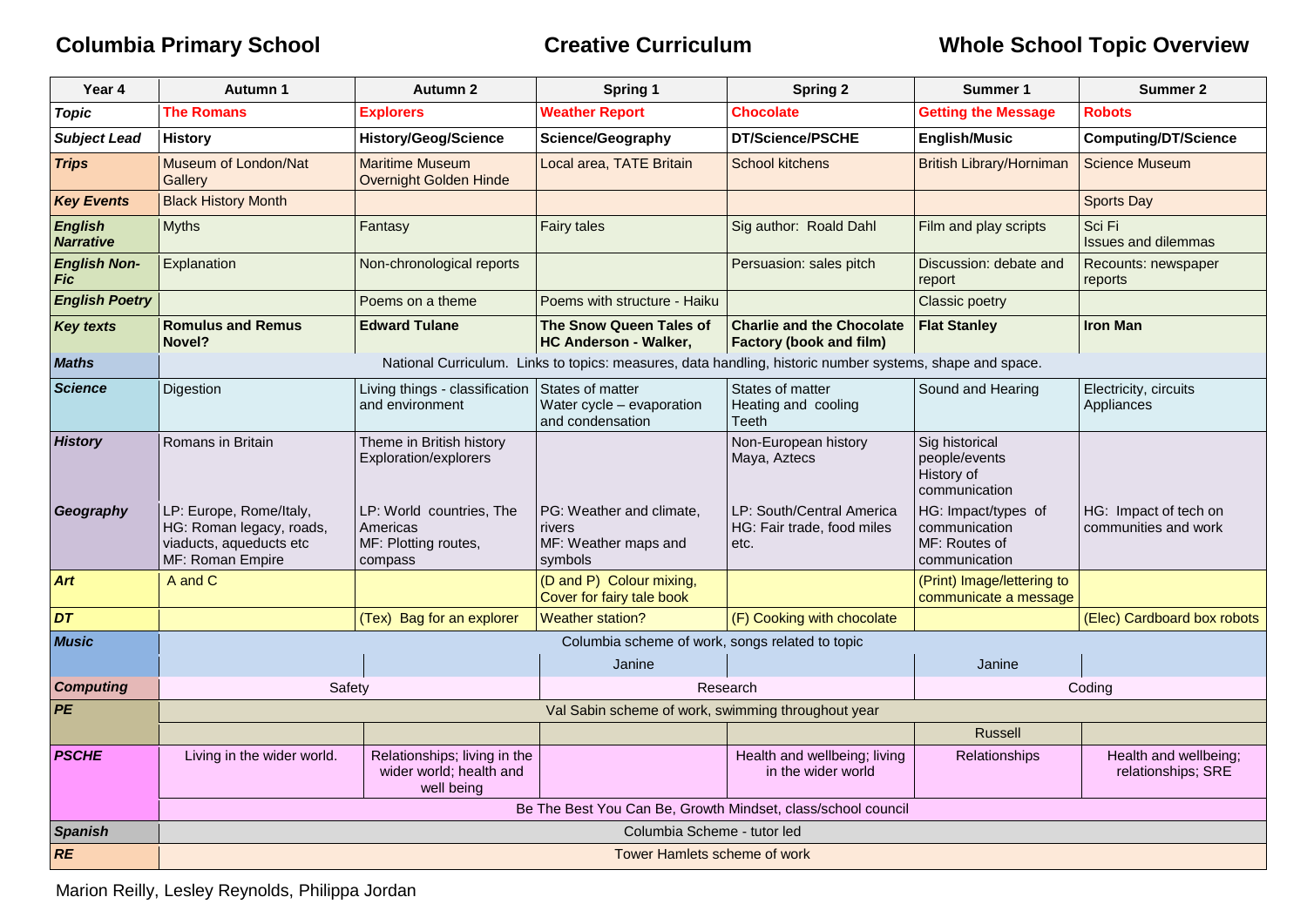| Year 5                             | <b>Autumn 1</b>                                                                                          | <b>Autumn 2</b>                                                              | <b>Spring 1</b>                                                               | <b>Spring 2</b>                                                       | <b>Summer 1</b>                                                        | <b>Summer 2</b>                                             |
|------------------------------------|----------------------------------------------------------------------------------------------------------|------------------------------------------------------------------------------|-------------------------------------------------------------------------------|-----------------------------------------------------------------------|------------------------------------------------------------------------|-------------------------------------------------------------|
| <b>Topic</b>                       | <b>Victorians - Machines</b>                                                                             | <b>Victorians - Street Child</b>                                             | <b>Potions and Poisons</b>                                                    | <b>Out of this World</b>                                              | <b>Invaders and settlers</b><br>Battle for the kingdom                 | <b>Predator and Prey</b>                                    |
| <b>Subject Lead</b>                | History/Science/DT                                                                                       | <b>History</b>                                                               | <b>Science</b>                                                                | <b>Science/History</b>                                                | <b>History/Art</b>                                                     | <b>English/Science</b>                                      |
| <b>Trips</b>                       | <b>Geffrye Museum</b>                                                                                    | Ragged School/walk<br>around Dickens' London                                 | Gorsefield.                                                                   | <b>Greenwich Planetarium</b><br><b>Science Musuem</b>                 | <b>British Museum</b>                                                  | <b>Soanes Centre</b>                                        |
| <b>Key Events</b>                  | <b>Black history month</b>                                                                               |                                                                              |                                                                               |                                                                       | Year 5 Banding tests                                                   | <b>Sports Day</b>                                           |
| <b>English</b><br><b>Narrative</b> | <b>Warning story</b>                                                                                     | Escape from the<br>Workhouse                                                 |                                                                               | Sci Fi: Change of setting<br>(or quest)                               | Legends: Defeat the<br>monster                                         | Film and play script                                        |
| <b>English Non-</b><br>Fic         | Mixed - Non chronological<br>report and explanation                                                      | Recount: newspaper,<br>magazine, TV etc                                      | <b>Discussion</b>                                                             |                                                                       | Explanation                                                            | Persuasion                                                  |
| <b>English Poetry</b>              |                                                                                                          |                                                                              | Poems with figurative<br>language - spell poem                                | Poems with figurative<br>language - What is the<br>Sun?               | Poems with a structure:<br>kennings                                    | Classic narrative poetry                                    |
| <b>Key texts</b>                   | <b>Clockwork</b>                                                                                         | <b>Street Child</b>                                                          | <b>Harry Potter and the</b><br><b>Philospoher's Stone</b>                     | <b>Phoenix SF Said</b>                                                | <b>Arthur High King of Britain</b>                                     | The Highwayman                                              |
| <b>Maths</b>                       | National Curriculum. Links to topics: measures, data handling, historic number systems, shape and space. |                                                                              |                                                                               |                                                                       |                                                                        |                                                             |
| <b>Science</b>                     | What is a machine? (Levers<br>gears and pulleys. Friction.)<br>Materials -properties and uses.           |                                                                              | Reversible/irreversible<br>changes, mixing dissolving,<br>Separating mixtures | Sun, Earth and Moon,<br>Gravity,<br>History of Scientific ideas       | Materials - properties and<br>uses.<br>Magnets - metal detector        | Food Chains, adaptation<br>to environment eg<br>camouflage. |
| <b>History</b>                     | <b>Industrial Revolution</b><br>(Victorians) History of<br>machines/inventions                           | Social history<br>Victorian street children,<br>Barnardo's, The<br>Workhouse | Sig historical people<br>Famous chemists and<br>scientists                    | Sig historical events<br>Moon landing                                 | Anglo Saxons and Vikings<br>Battle for the kingdom                     | Social history<br>Crime and punishment -<br>highwaymen.     |
| Geography                          | <b>HG: Natural resources</b><br>MF: Maps of Britain                                                      | MF: Maps - Tube map<br>LP: London place names                                | <b>HG: Pollution</b>                                                          | MF: Time Zones, lat/long,<br>satellite. LP: Seasons, Day<br>and Night | HG: Settlements and land<br>use. LP: Scandinavia; Place<br>names in UK | MF: Maps of Britain,<br>routes<br>LP: Places in Britain.    |
| <b>Art</b>                         |                                                                                                          | Photography                                                                  |                                                                               |                                                                       | A and C (textile/collage)<br>Story of the invasions                    | A and C (3D)                                                |
| DT                                 | (Mech) Gears                                                                                             |                                                                              | (F) Skin cream                                                                | (Str) Rocket gantry                                                   |                                                                        |                                                             |
| <b>Music</b>                       |                                                                                                          |                                                                              | Columbia scheme of work, songs related to topic                               |                                                                       |                                                                        |                                                             |
|                                    | Janine                                                                                                   |                                                                              |                                                                               | Janine (TH Voices)                                                    |                                                                        |                                                             |
| <b>Computing</b>                   | Safety/Coding<br>Safety/Coding<br>Research                                                               |                                                                              |                                                                               |                                                                       |                                                                        |                                                             |
| PE                                 |                                                                                                          |                                                                              | Val Sabin scheme of work                                                      |                                                                       |                                                                        |                                                             |
| <b>PSCHE</b>                       | Living in the wider world                                                                                | <b>Russell</b><br>Living in the wider world                                  | Health and well being;<br>relationships                                       | Relationships                                                         | Health and wellbeing; living<br>in the wider world                     | <b>SRE</b>                                                  |
|                                    |                                                                                                          |                                                                              | Be The Best You Can Be, Growth Mindset, class/school council                  |                                                                       |                                                                        |                                                             |
| <b>Spanish</b>                     | Columbia Scheme - tutor led                                                                              |                                                                              |                                                                               |                                                                       |                                                                        |                                                             |
| <b>RE (LBTH)</b>                   | Tower Hamlets scheme of work                                                                             |                                                                              |                                                                               |                                                                       |                                                                        |                                                             |

Marion Reilly, Lesley Reynolds, Philippa Jordan